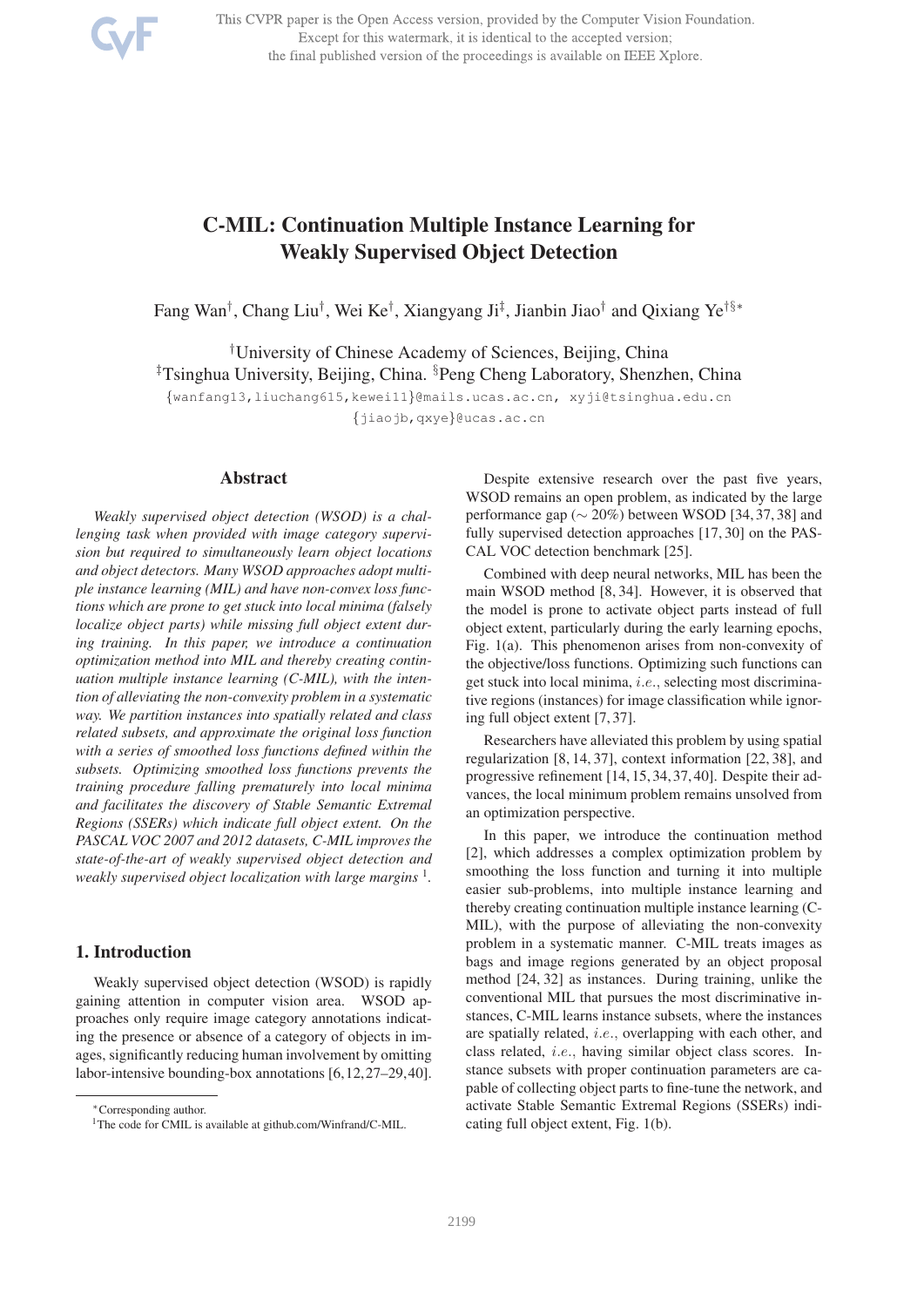

Figure 1: Comparison of MIL-based and C-MIL-based WSOD approaches. Due to the non-convex loss function MIL often falls into local minima and falsely localizes an object part. By introducing the continuation optimization with a series of smoothed loss functions, C-MIL alleviates the non-convexity problem and localizes full object extent. (Best viewed in color)

Instance subsets are partitioned according to continuation parameters. With the smallest parameter, an image is partitioned into a single subset which contains all instances while the loss function of C-MIL is equal to that of image classification which is convex. With the largest parameter, each instance is defined as a subset, and the loss function degenerates to that of MIL. During training, the continuation parameter gradually dwindles the subset from the maximum set (with all instances) to the minimum sets (with a single instance). In this way, we construct a series of functions which are easier to optimize to approximate the original loss function, Fig. 1(b). With end-to-end training, the most discriminative subset in each image is discovered, and subsets/instances which lack discriminative information are suppressed.

The contributions of this paper include:

(1) A novel C-MIL approach which uses a series of smoothed loss functions to approximate the original loss function, alleviating the non-convexity problem in multiple instance learning.

(2) A parametric strategy for instance subset partition, which is combined with a deep neural network to activate full object extent.

(3) New state-of-the-art performance of weakly supervised detection and localization on commonly used object detection benchmarks.

## 2. Related Work

For many branches of WSOD methods, [7,11,12,28,40], we mainly review MIL-based approaches. We also review the continuation optimization and smoothing methods for the non-convex optimization.

## 2.1. Weakly Supervised Methods

MIL. As the major line of WSOD method, MIL treats each training image as a "bag" and iteratively selects highscored instances from each bag when learning detectors. It works in a similar way to the Expectation-Maximization algorithm estimating instances and detectors simultaneously. Nevertheless, such an algorithm is frequently puzzled by local minima caused by non-convex loss functions, particularly, when the solution space is large [7, 37].

To alleviate the non-convexity problem, clustering was used as a pre-processing step to facilitate instance selection considering that a class of instances often shape a single compact cluster [7,11,28]. A bag splitting strategy was proposed to reduce the solution space during the optimization procedure of MILinear [39]. The multi-fold MIL [18, 19] with training set partition and cross validation was proposed to realize multi-start point optimization.

MIL Networks. MIL has been updated to MIL networks [8], where convolutional filters behave as detectors which activate regions of interest on the feature maps. However, loss functions of MIL networks remain non-convex and thus suffer from local minima. To alleviate this problem, researchers introduced spatial regularization [8,14,37], context information [22, 38], and progressive optimization [14, 15, 34, 37, 40] into the MIL networks.

In [14], object segmentation was used as the regulariser and optimized with instance selection in two learning stages within cascaded convolutional networks. In [37], a cliquebased min-entropy model was proposed as the regularizer to alleviate localization randomness during learning instances. In [16], the per-class object count was leveraged to address failure cases about one detected box containing multiple in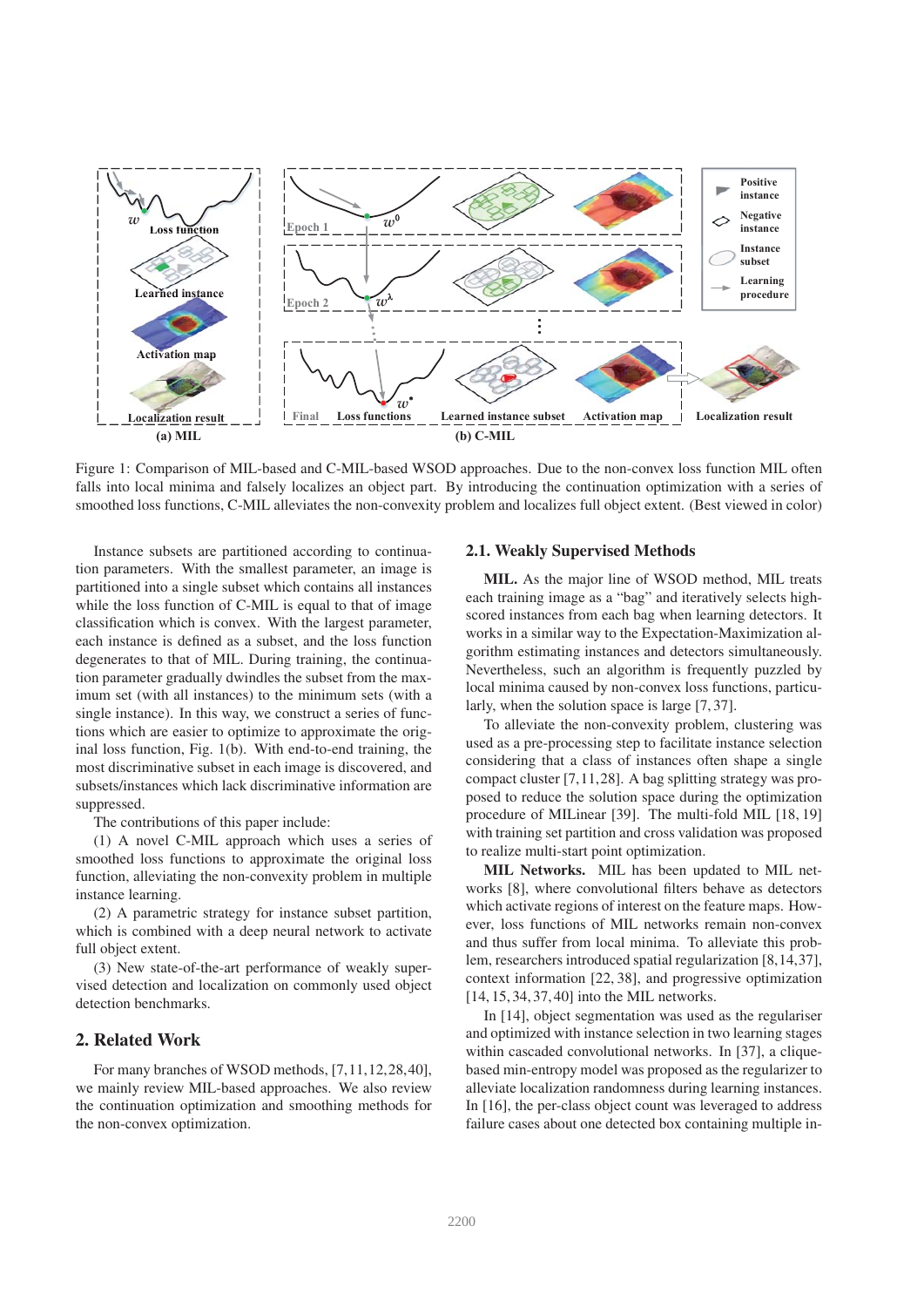stances. In [22, 38], context models were designed to learn instances while being both supported by and standing out from surrounding regions.

Existing methods often use high-quality regions (instances) as pseudo ground-truth to progressively refine the classifier [14, 15, 34, 37]. In [34], an online instance classifier refinement algorithm was integrated with the MIL network. In [37], a recurrent learning algorithm was proposed to integrate image classification with object detection, and then to progressively optimize the classifiers and detectors.

Existing strategies using spatial regularization, context information, and progressive refinement are effective at improving WSOD. Nevertheless, there still lacks a principled and systematic way to alleviate the local minimum problem from the perspective of optimization.

#### 2.2. Non-convex optimization

Continuation methods. Continuation methods [3, 31] address a complex optimization problem by smoothing the loss function, turning it into multiple sub-problems which are easier to optimize. By tuning continuation parameters, it incorporates a sequence of sub-problems which converge to the optimization problem of interest. These methods have been successful in tackling optimization problems involving non-convex loss functions with multiple local minima. In machine learning, curriculum learning [5] was inspired by this principle to define a sequence of gradually increasing difficulty training tasks (or training distributions) which converge to the task of interest. Gradient-based optimization over a sequence of mollified loss functions has been shown converging to stronger global minima [10].

Smoothing. Smoothing is an important technique in optimization [4] and has been applied in deep neural networks. In [41] and [13], a method which modified the non-smooth ReLU activation to improve training was proposed. In [20], "mollifiers" were introduced to smooth the loss function by gradually increasing the difficulty of the optimization problem. In [9], entropy was added to the loss function to promote solutions by reducing randomness.

In this study, we implement continuation optimization by specifying a series of smoothed loss functions for a MIL network over spatially related and class related instance subsets, and target at alleviating the local minimum problem and learning full object extent.

## 3. Methodology

C-MIL treats images as bags and image regions generated by an object proposal method [24,32] as instances. The goal is to train instance classifiers (detectors) while solely the bag labels are available. In Fig. 2,  $B_i \in \mathcal{B}$  denotes the  $i^{th}$  bag (image) and  $\beta$  denotes all bags (training images).  $y_i \in \mathcal{Y}$  where  $\mathcal{Y} = \{1, -1\}$  denotes the label of bag  $B_i$ indicating the bag contains positive instances  $(i.e.,$  objects

with positive class) or not.  $y_i = 1$  indicates a positive bag (image) that contains at least one positive instance, while  $y_i = -1$  indicates a negative bag where all instances are negative. Let  $B_{i,j}$  and  $y_{i,j}$  denote instances and instance labels in bag  $B_i$ , where  $j \in \{1, 2, ..., N\}$  and N the number of instances. w denotes network parameters to be learned.

#### 3.1. MIL Revisit

With above definitions, an MIL method [18, 19, 33] can be separated into two alternative steps: instance selection and detector estimation. In the instance selection step, an instance selector  $f(B_{i,j}, w_f)$ , which computes the object score of each instance, is used to mine a positive instance (object) from  $B_i$ .

$$
B_{i,j^*} = \arg \max_j f(B_{i,j}, w_f), \tag{1}
$$

where  $w_f$  indicates the parameters of the instance selector and  $j^*$  the index of the selected instance of the highest score. With selected instances, a detector  $g_z(B_{ij}, w_q)$ with parameter  $w_g$  is trained, where  $z \in \mathcal{Y}$ .  $w_f$  and  $w_g$ respectively denote parameters for the instance selector and detector.

In MIL networks [8, 22, 34], the two alternative steps are integrated and  $f(B_{i,j}, w_f)$  and  $g_z(B_{i,j}, w_g)$  are jointly optimized with loss functions on training images  $B$ , as

$$
\mathcal{F}(\mathcal{B}, w) = \sum_{i} \mathcal{F}_f(B_i, w_f) + \mathcal{F}_g(B_i, B_{i,j^*}, w_g), \quad (2)
$$

where the first term, loss of instance selection, is defined as

$$
\mathcal{F}_f(B_i, w_f) = \max(0, 1 - y_i \max_j f(B_{i,j}, w_f)), \quad (3)
$$

which is the standard hinge loss. The second term, loss of detector estimation, is defined as

$$
\mathcal{F}_g(B_i, B_{i,j^*}, w_g) = -\sum_{z} \sum_{j} \delta_{z, y_{i,j}} \log g_z(B_{i,j}, w_g),
$$
\n(4)

where  $y_{i,j}$  is defined following the VOC metric [25] as

$$
y_{i,j} = \begin{cases} +1, if \; IoU(B_{i,j}, B_{i,j^*}) \ge 0.5 \\ -1, if \; IoU(B_{i,j}, B_{i,j^*}) < 0.5 \end{cases} . \tag{5}
$$

 $\delta_{a,b}$  is the Kronecker function which is defined as:  $\delta_{a,b}$  = 1 if  $a = b$ , and 0 otherwise.

#### 3.2. Convexity Analysis

Recall that the maximum of a set of convex functions is convex. When  $y_i = -1$ , Eq. 3 is convex, but when  $y_i = 1$ , it is non-convex. The loss function (Eq. 2) of the MIL network is therefore non-convex as its first term (Eq. 3) is non-convex, and it may have many local minima when provided with bags of numerous instances. Once false positives are mined by the instance selector, the detector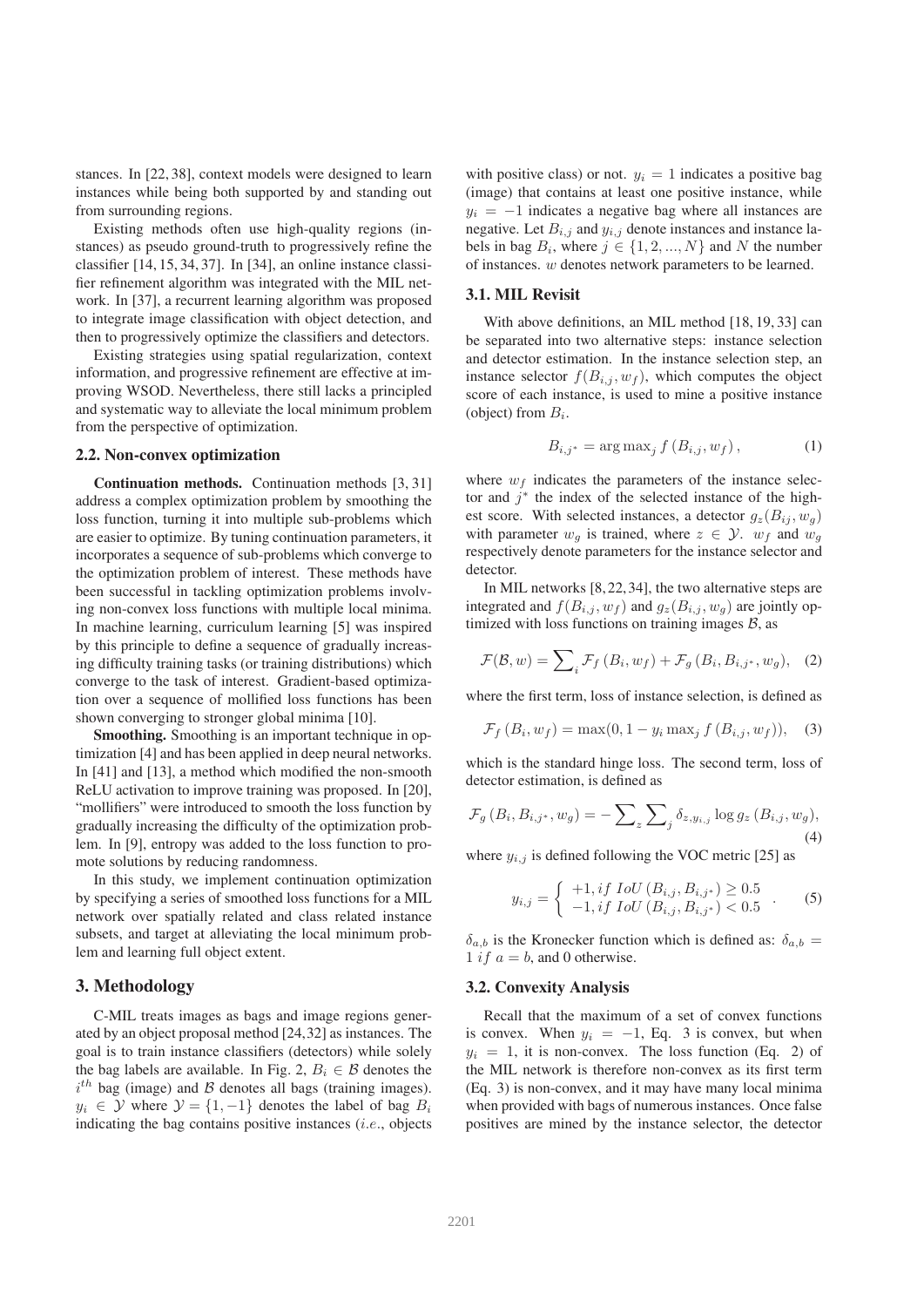

Figure 2: Comparison of the instance selection strategies of MIL and C-MIL. MIL tends to select the most discriminative instance and activate the object part. In contrast, C-MIL selects the most discriminative instance subset. The instances in the subset are activated equally during back-propagation and thus the object extent is activated. (Best viewed in color)

will be misled by them, particularly in the early training epochs.

With above analysis, it is concluded that the following two problems remain to be elaborated: 1) How to optimize the non-convex function, and 2) How to perform instance selection in the early training stages when the instance selector is not well trained.

#### 3.3. Continuation MIL

We propose a new optimization method, called Continuation Multiple Instance Learning (C-MIL), and target at solving the above two problems. Instead of introducing regularizers into the loss functions, we directly focus on them from an optimization perspective, by partitioning instances in a bag into subsets and manipulating the non-convexity or smoothness of the loss function defined by Eq. 3.

C-MIL roots in the traditional continuation method [2], tracing a series of implicitly defined smoothed loss functions from a start point  $(w^0, 0)$  to a solution point  $(w^*, 1)$ , Fig. 1(b), where  $w^0$  is the solution of  $\mathcal{F}(\mathcal{B}, w, \lambda)$  when  $\lambda = 0$ , and w<sup>\*</sup> the solution when  $\lambda = 1$ . Accordingly, we define a series of  $\lambda$ ,  $0 = \lambda_0 < \lambda_1 < ... < \lambda_T = 1$ , and update Eq. 2 to a continuation loss function, as

$$
w^* = \underset{w}{\arg\min} \mathcal{F}(\mathcal{B}, w, \lambda)
$$
  
= 
$$
\underset{w_f, w_g}{\arg\min} \sum_{i} \mathcal{F}_f(B_i, B_{i,J(\lambda)}, w_f) + \mathcal{F}_g(B_i, B_{i,J(\lambda)}, w_g),
$$
  
(6)

where  $B_{i,J(\lambda)}$  denotes the instance subset and  $J(\lambda)$ the index of  $B_{i,J(\lambda)}$ , determined by parameter  $\lambda$ .  $\mathcal{F}_f(B_i, B_{i,J(\lambda)}, w_f)$  is the continuation loss function for instance selection, and  $\mathcal{F}_g(B_i, B_{i,J(\lambda)}, w_g)$  continuation loss function for detector estimation.

Continuation instance selection. When learning the instance selector, a bag is partitioned into instance subsets, Fig. 2. In each subset object proposals are spatially related, i.e., overlapping with each other, and class related, i.e., having similar object class scores. The subsets are minimum sufficient cover to a bag (image)  $B_i$ , *i.e.*,  $\bigcup_J B_{i,J} = B_i$ and  $B_{i,J} \cap B_{i,J'} = \emptyset$  for  $\forall J \neq J'$ . All instances in a bag are sorted by their object scores  $f(B_{i,j}, w_f)$  and the following two steps are iteratively performed:

1) Construct an instance subset using the instance of highest object score while not belonging to any other instance subset. 2) Find the instances whose overlap with the highest scored instance  $B_{i,j^*}$  are larger than or equal to  $\lambda$ , and then merge them into the subset.

When  $\lambda = 0$ , bag  $B_i$  is partitioned into a single subset which include all instances. When  $\lambda = 1$ , a bag  $B_i$  is partitioned into multiple subsets, each of which contains a single instance. The continuation of instance selection is performed from  $\lambda = 0$  to  $\lambda = 1$  with the loss function defined as

$$
\mathcal{F}_f\left(B_i, B_{i,J(\lambda)}, w_f\right) = \max(0, 1 - y_i \max_{J(\lambda)} f(B_{i,J(\lambda)}, w_f)),
$$
\n(7)

where  $f(B_{i,J(\lambda)}, w_f)$ , the score of instance subset  $B_{i,J(\lambda)}$ , is defined as

$$
f(B_{i,J(\lambda)}, w_f) = \frac{1}{|B_{i,J(\lambda)}|} \sum_j f(B_{i,j}, w_f), \quad (8)
$$

where  $|B_{i,J(\lambda)}|$  denotes the number of instances in subset  $B_{i,J(\lambda)}$  and  $B_{i,j} \in B_{i,J(\lambda)}$ .

During model learning, C-MIL equally utilizes all instances in subset  $B_{i,J(\lambda)}$  to fine-tune the network parameters. As the instances are spatially overlapped and class related, C-MIL can collect object/parts for object extent activation, Fig. 2. When  $\lambda = 0$ , each bag  $B_i$  has a single subset that includes all instances. It is equal to change the term  $\max_j f\left(B_{i,j}, w_f\right)$  of Eq. 3 to  $\sum_j f\left(B_{i,j}, w_f\right)$  and then Eq. 7 becomes convex. When  $\lambda = 1$ , a bag  $B_i$  is partitioned into multiple subsets, each of which contains a single in-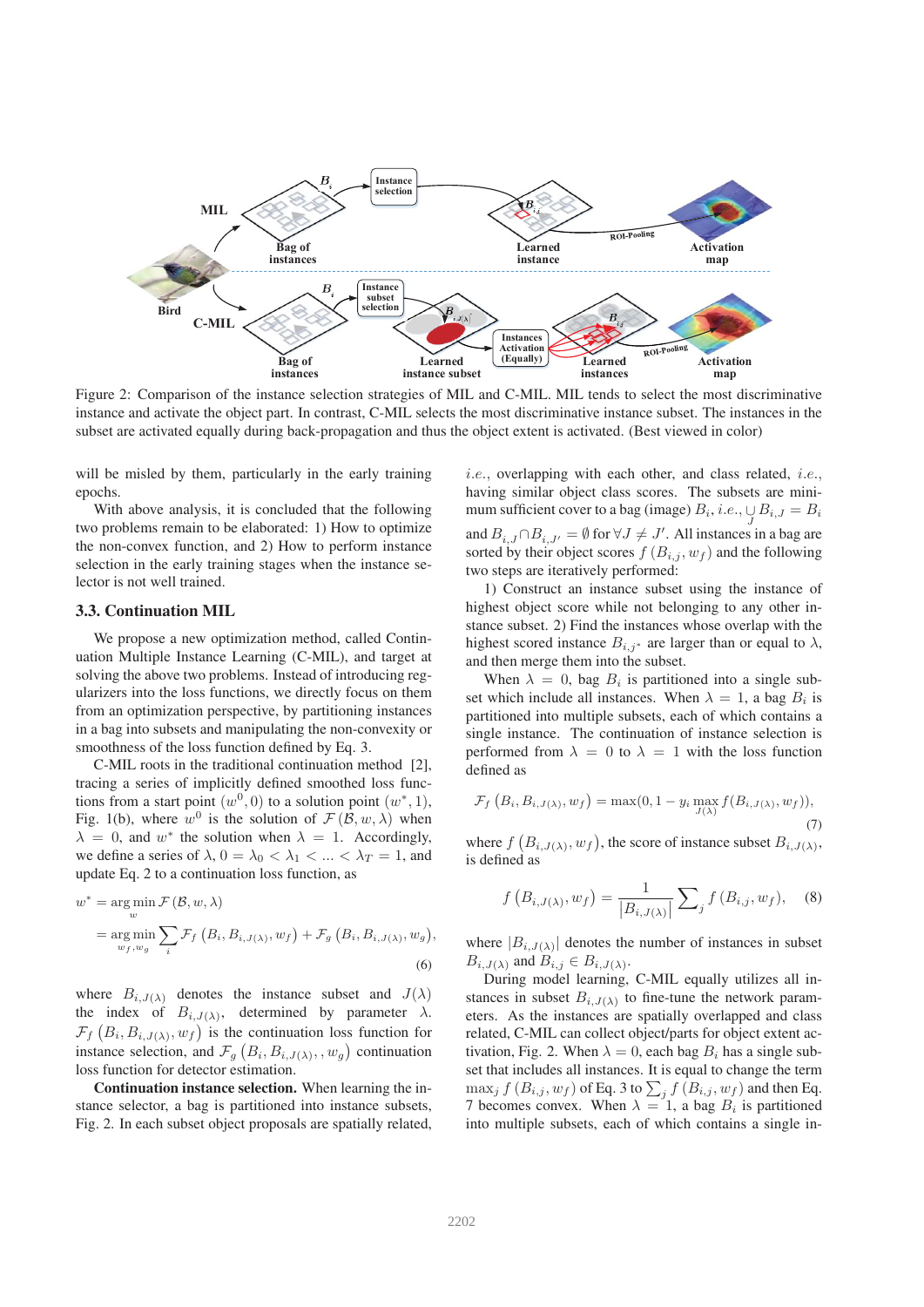

Figure 3: The modules of continuation instance selection and continuation detector estimation are implemented atop a deep network for weakly supervised object detection. C is the number of object categories. In the feed-forward procedure, C-MIL selects positive instances from subsets and uses them as pseudo-objects for detector estimation. In back-propagation, the instance selector and object detectors are jointly optimized with an SGD algorithm.

stance and thus Eq. 7 deteriorates to the original loss function, Eq. 3. For  $0 < \lambda < 1$ , each bag  $B_i$  has multiple subsets. According to Eq. 8, the score of an instance subset is equal to the average score of instances within that subset. The loss function Eq. 7 is therefore smoother than Eq. 3, and then the loss function of CMIL defined by Eq. 6, is smoother than that of MIL defined by Eq. 2. In other words, a series of smoothed loss functions are defined to alleviate the non-convexity problem of Eq. 3 and discover better solutions [3, 31], Fig. 1(b).

Continuation detector estimation. During model learning, the subset  $B_{i,J(\lambda)}$  of highest average score is selected for detector estimation. Considering that there is no bounding box annotation available, the instance selector is inaccurate and the selected subset might contain object parts or backgrounds. We further propose using a continuation strategy to estimate reliable instances and learn detectors.

We propose to partition instances into positives and negatives with the continuation parameter  $\lambda$ . Denote the learned instance subset as  $B_{i,J(\lambda)}$  and the instance of highest score in  $B_{i,J(\lambda)}$ <sup>\*</sup> as  $B_{i,j}$ <sup>\*</sup>. Instances in the bag are partitioned into positives or negatives according to their spatial relations, as

$$
y_{i,j} = \begin{cases} +1, if \ IoU(B_{i,j}, B_{i,j^*}) \ge 1 - \lambda/2 \\ -1, if \ IoU(B_{i,j}, B_{i,j^*}) < \lambda/2 \end{cases}, \quad (9)
$$

where  $IoU$  calculates the Intersection of Union of two instances (bounding boxes). Eq. 9 defines that instances whose IoU with  $B_{i,j^*}$  greater than the threshold  $1 - \lambda/2$ are positives. Instances whose IoU with  $B_{i,j^*}$  less than  $\lambda/2$ are negatives. Instances whose IoU with  $B_{i,j^*}$  falling into  $[\lambda/2, 1 - \lambda/2]$  are ignored.

During the learning procedure, along with the continuation parameter  $\lambda$  changing from 0 to 1, the threshold  $1-\lambda/2$  decreases from 1 to 0.5 and the threshold  $\lambda/2$  increases from 0 to 0.5. According to Eq. 9, more and more instances are estimated as positives or negatives. Based on these instances, the detector  $g_z(B_{i,j}, w_q)$  is gradually estimated using the loss function defined as

$$
\mathcal{F}_g\left(B_i, B_{i,J(\lambda)}, w_g\right) = -\sum_z \sum_j \delta_{z,y_{ij}} \log g_z\left(B_{i,j}, w_g\right).
$$
\n(10)

## 3.4. Implementation

C-MIL is implemented with an end-to-end deep neural network, with the continuation instance selection and continuation object estimation modules added atop of the FC layers, Fig. 3. In the training phrase, multiple instances, corresponding to region proposals, are first generated for each image using Selective Search method [32]. An ROIpooling layer atop CONV5 and two fully connected layers are used for instance feature extraction. In the feedforward procedure, C-MIL selects positive instances from subsets and uses them as pseudo-objects for detector estimation. In back-propagation, the instance selector and object detectors are jointly optimized with an SGD algorithm. With forward- and back-propagation procedures, network parameters are updated and the instance selector and object detectors are learned.

The detection procedure involves instance feature extraction and instance classification Fig. 3. The learned detector computes object scores for all instances and Non-Maximum Suppression (NMS) is used to remove the overlapping instances.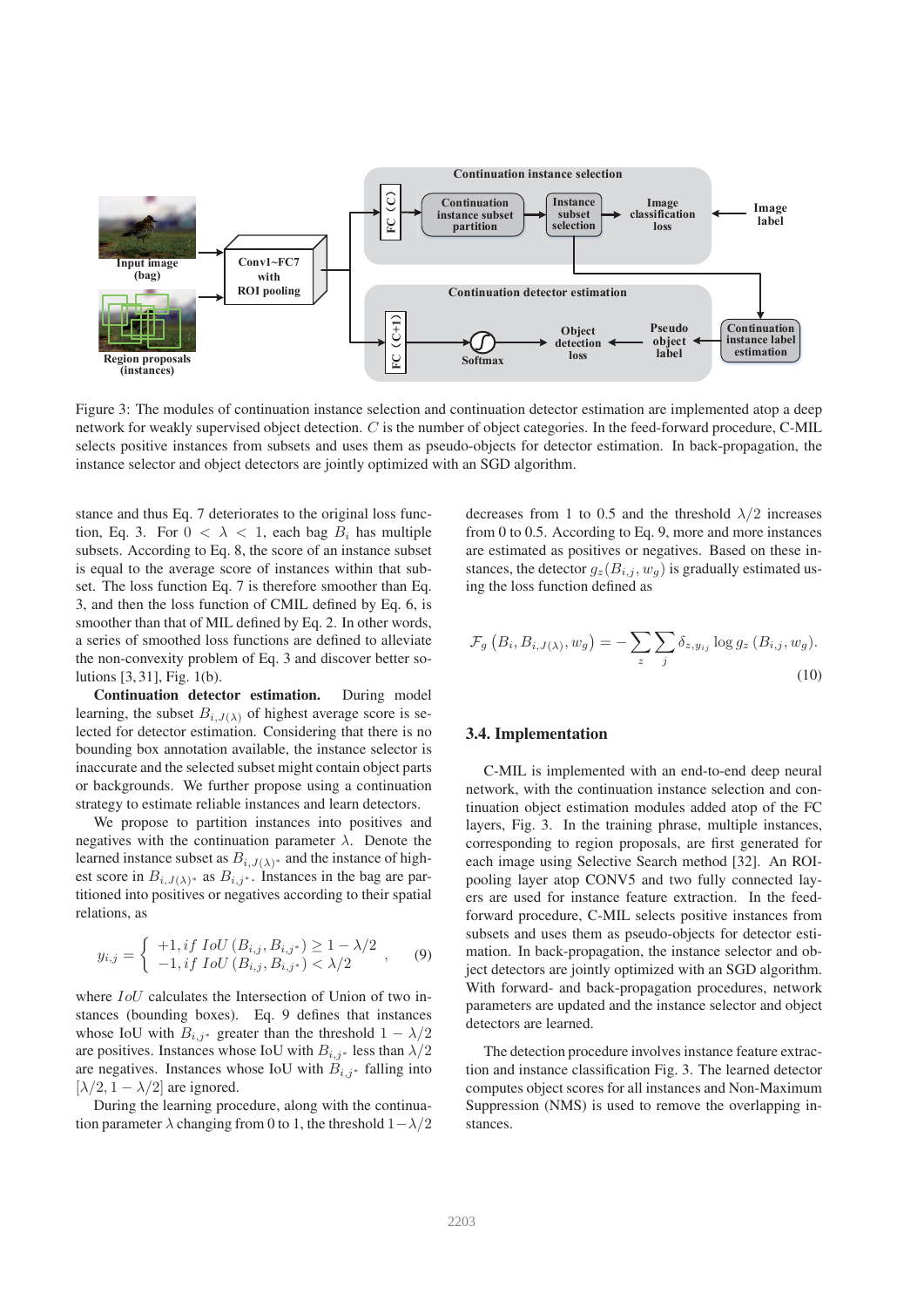

Figure 4: Five functions defined to control the change of continuation parameter.

## 4. Experiments

C-MIL was evaluated on the PASCAL VOC 2007 and PASCAL VOC 2012 datasets using mean average precision (mAP) [25] and correct localization (CorLoc) metrics [36], where Cor-Loc is the percentage of images for which the region of highest score has at least 0.5 interaction-over-union (IoU) with the ground-truth object region. In what follows, we first introduced the experimental settings, then analyzed the effect of the functions defined for the continuation parameter. The Stable Semantic Extremal Regions (SSERs) which appeared during the training procedure of C-MIL were also discussed. Finally, we reported the performance of C-MIL on WSOD and compared it with the state-of-theart methods.

#### 4.1. Experimental Settings

C-MIL was implemented based on the VGGF and VGG16 CNN model [23] pre-trained on the ILSVRC 2012 dataset [1]. We used Selective Search [32] to extract 2000 object proposals as instances for each image, and removed those whose width or height was less than 20 pixels.

The input images were re-sized into 5 scales {480, 576, 688, 864, 1200} with respect to the larger side (height or width). The scale of a training image was randomly selected and the image was randomly horizontal flipped. In this way, each test image was augmented into a total of 10 images [8, 14, 34]. During learning, we employed the SGD algorithm with momentum 0.9, weight decay 5e-4, and batch size 1. The model iterated 20 epochs where the learning rate was 5e-3 for the first 10 epochs and 5e-4 for the last 10 epochs. During testing, the output scores of each instance from the 10 augmented images were averaged.

#### 4.2. Continuation Method

In this section, we investigated how to control the continuation parameter  $\lambda$  and evaluated the effect on instance selection and detector estimation. All experiments are conducted on VOC 2007 benchmark.

Continuation parameter  $\lambda$ . To control the change



Figure 5: Evolution of image classification and object localization performance during training.

Table 1: Comparison of five functions controlling the change of continuation parameter  $\lambda$ . Detection and localization performance (%) on the VOC 2007 dataset with VGGF.

| Method       | Approaches /<br><b>Continuation Functions</b> | mAP  | CorLoc |
|--------------|-----------------------------------------------|------|--------|
| MIL.         | ContextNet [22]                               | 36.0 | 55.0   |
| C-MIL (Ours) | Linear                                        | 37.9 | 58.9   |
|              | Piecewise Linear                              | 37.6 | 57.4   |
|              | Sigmoid                                       | 38.3 | 58.4   |
|              | Exp                                           | 37.1 | 56.4   |
|              | Log                                           | 40.7 | 59.5   |

Table 2: Ablation experimental results of C-MIL. Detection performance (%) on the VOC 2007 dataset with VGGF.

| Method       | Instance | Object   | mAP  |  |
|--------------|----------|----------|------|--|
|              | Selector | Detector |      |  |
| MIL [22]     | ۰        |          | 36.0 |  |
|              |          |          | 39.0 |  |
| C-MIL (Ours) |          |          | 37.4 |  |
|              |          |          | 40.7 |  |

rate of parameter  $\lambda$  during training, five functions were evaluated, Fig. 4, and the results are shown in Table 1. With continuation optimization the detection and localization performance respectively improved by 1.1%∼4.7% and 1.4%∼4.5%.

Table 1 shows that the "Log" function reported the best performance. With a "Log" function  $\lambda$  increased quickly in the early training epochs while changed slowly in the late epochs, Fig. 4. This is consistent with the learning procedure: in the early training epochs, the instance subsets were large, and it required to dwindle them towards the positive instances; in the later epochs, the instance subsets tended to be stable and it required to focus on detector estimation.

Continuation optimization. Table 2 shows the ablation experimental results of continuation instance selection and continuation detector estimation. Compared with the baseline approach, introducing the continuation instance selection improved the performance by 3.0% (39.0% vs. 36.0%); introducing the continuation of object estimation further improved the performance by 1.4% (37.4% vs. 36.0%).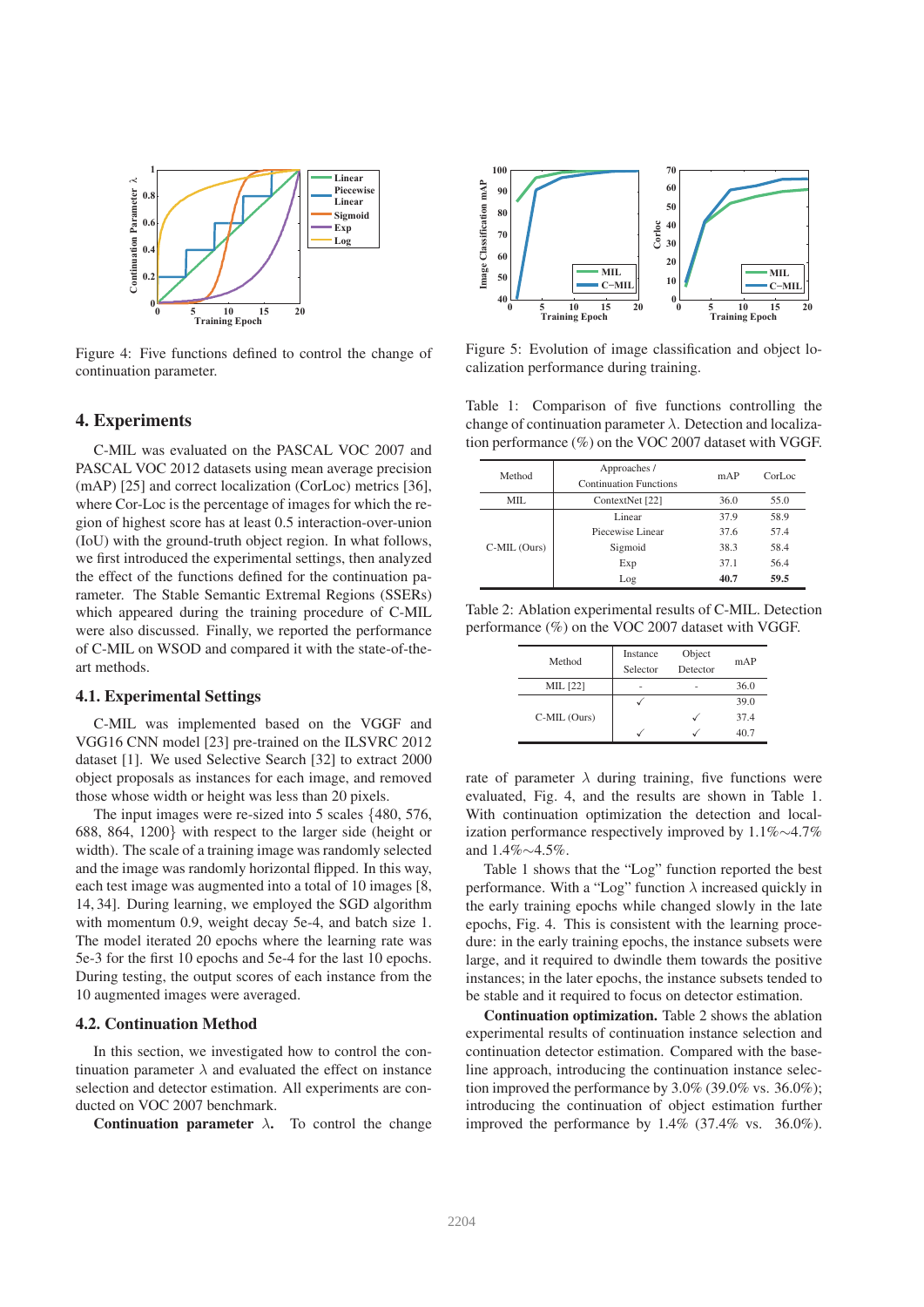

Figure 6: Stable Semantic Extremal Regions (SSERs). MIL activated the discriminative regions for image classification but missed full object extent. C-MIL discovered SSERs indicating full object extent. The continuation parameter  $\lambda$  of C-MIL increased from 0 to 1 along with the training procedure from epoch 0 to epoch 20. Yellow boxes and green boxes in the last column denote ground-truths and localization results, respectively. (Best viewed in color)

Combining two modules aggregated the performance 4.7% (40.7% vs. 36.0%), which clearly indicated the effectiveness of continuation optimization designed for C-MIL.

In Fig. 5, we visualized the evolution of the image classification and object localization during training. MIL achieved higher classification performance than C-MIL in the early training epochs. In the later epochs, the classification performance of C-MIL caught up with that of MIL and the localization performance kept higher than that of MIL. The reason lies in that MIL mainly optimized image classification without considering object localization. Therefore, it tended to discover regions which were discriminative for image classification but missed the object location. In contrast, C-MIL optimized both image classification and object localization by learning instance subsets, where object proposals are spatially related and class related.

#### 4.3. Stable Semantic Extremal Regions

To understand the continuation optimization, we visualized the learned subsets/instances in different training epochs in Fig. 6. It can be seen that the instance subsets (activated regions) gradually dwindle with the increase of  $\lambda$ from 0 to 1. In the early learning epochs, large subsets were defined to collect object/parts as many as possible. In the later learning epochs, the instance subsets stopped dwindling and tended to form stable activation regions around object boundaries. Such regions, referred to as Stable Semantic Extremal Region (SSERs), often turn out to be full object extent.

The emergence of SSERs indicated that C-MIL continuously suppressed backgrounds while activating object regions during learning. The procedure is somewhat similar to the process of extracting Maximally Stable Extremal Regions (MSERs) [26]. The difference lies in that the MSERs are defined for grey-level stable regions and extracted in an unsupervised manner while SSERs are defined for semantic stable regions and learned in a weakly supervised manner.

#### 4.4. Performance

Table 3 shows the performance of C-MIL and a comparison with the state-of-the-art methods on the PASCAL VOC 2007 dataset. It can be seen that C-MIL respectively achieved 40.7% and 50.5% with the VGGF and VGG16 models. With VGGF, C-MIL respectively outperformed the WCCN [14], OICR [34], and MELM [37] by 3.4% (40.7% vs. 37.3%), 2.8% (40.7% vs. 37.9%) and 2.3% (40.7% vs. 38.4%). With VGG16, it respectively outperformed the WeakRPN [35],  $TS^2C$  [38], and MELM [37] by 6.2% (50.5% vs. 44.3%), 5.2% (50.5% vs. 45.3%), and 3.2% (50.5% vs. 47.3%), which were large margins in terms of the challenging WSOD task.

We further re-trained an Fast-RCNN detector using the learned pseudo objects as ground-truth, and achieved 53.1% mAP, as shown in Table 3, which outperformed the stateof-the-art methods by 2.7%∼6.1%. Specifically, the detection performance for "aeroplane" (+3.2%), "bird" (+5.8%),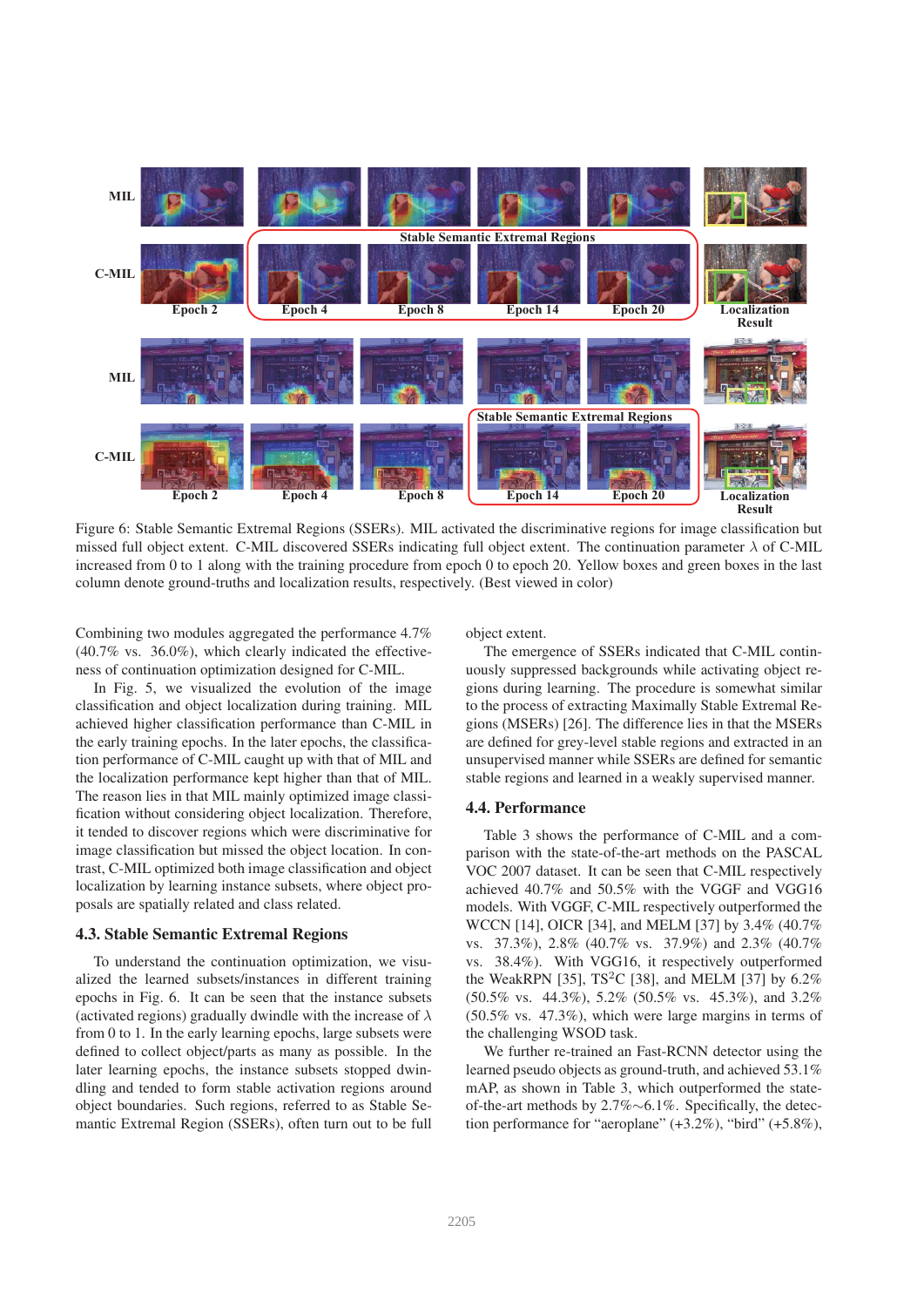Table 3: Detection performance (%) on the VOC 2007 test set. Comparison of C-MIL to the state-of-the-arts.

| Network      | Method            | aero      | <b>bike</b>         |           |           | bird boat bottle | bus                |                |                    |                               |                                         |           |                     |      | car cat chair cow table dog horse mbike person plant sheep |      |      |      | sofa train tv     | mAP  |
|--------------|-------------------|-----------|---------------------|-----------|-----------|------------------|--------------------|----------------|--------------------|-------------------------------|-----------------------------------------|-----------|---------------------|------|------------------------------------------------------------|------|------|------|-------------------|------|
|              | PDA [15]          | 49.7      |                     | 33.6 30.8 | 199       | 13.0             |                    |                |                    | 40.5 54.3 37.4 14.8 39.8 9.4  |                                         |           | 28.8 38.1           | 49.8 | 14.5                                                       | 24.0 | 27.1 | 12.1 | 42.3 39.7         | 31.0 |
|              | LCL+Context [11]  | 48.9      | 42.3                | 26.1      | 11.3      | 11.9             |                    |                |                    |                               | 41.3 40.9 34.7 10.8 34.7 18.8 34.4 35.4 |           |                     | 52.7 | 19.1                                                       | 17.4 | 35.9 | 33.3 | 34.8 46.5         | 31.6 |
|              | WSDDN [8]         | 42.9      | 56.0                | 32.0      | 17.6      | 10.2             | 61.8 50.2 29.0     |                |                    | 3.8                           | 36.2 18.5 31.1                          |           | 45.8                | 54.5 | 10.2                                                       | 15.4 | 36.3 | 45.2 | 50.1 43.8         | 34.5 |
| VGGF/        | ContextNet [22]   | 57.1      | 52.0                | 31.5      | 7.6       | 11.5             |                    |                | 55.0 53.1 34.1 1.7 |                               | 33.1 49.2                               | 42.0      | 47.3                | 56.6 | 15.3                                                       | 12.8 | 24.8 | 48.9 | 44.4 47.8         | 36.3 |
| AlexNet      | <b>WCCN</b> [14]  | 43.9      |                     | 57.6 34.9 | 21.3      | 14.7             | 64.7 52.8 34.2     |                |                    | 6.5                           | 41.2 20.5 33.8 47.6                     |           |                     | 56.8 | 12.7                                                       | 18.8 | 39.6 | 46.9 | 52.9 45.1         | 37.3 |
|              | OICR [34]         |           | 53.1 57.1 32.4      |           | 12.3      | 15.8             | 58.2 56.7 39.6 0.9 |                |                    |                               |                                         |           | 44.8 39.9 31.0 54.0 | 62.4 | 4.5                                                        | 20.6 | 39.2 | 38.1 | 48.9 48.6         | 37.9 |
|              | <b>MELM</b> [37]  | 56.4 54.7 |                     | 30.9      | 21.1      | 17.3             |                    | 52.8 60.0 36.1 |                    | 3.9                           | 47.8 35.5                               | 28.9      | 30.9                | 61.0 | 5.8                                                        | 22.8 | 38.8 | 39.6 | 42.1 54.8         | 38.4 |
|              | C-MIL (Ours)      |           | 54.5 55.5 34.4 20.3 |           |           | 16.7             |                    |                | 53.4 59.2 44.6     | 8.4                           | 46.0 40.2                               |           | 40.8 47.7           | 63.2 | 22.8                                                       | 23.2 | 39.4 | 44.3 | 53.8 52.3         | 40.7 |
|              | WSDDN [8]         |           | 39.4 50.1 31.5      |           | 16.3      | 12.6             |                    |                |                    |                               | 64.5 42.8 42.6 10.1 35.7 24.9 38.2 34.4 |           |                     | 55.6 | 9.4                                                        | 14.7 | 30.2 | 40.7 | 54.7 46.9         | 34.8 |
|              | PDA [15]          | 54.5      | 47.4 41.3           |           | 20.8      | 17.7             |                    |                |                    |                               | 51.9 63.5 46.1 21.8 57.1 22.1 34.4 50.5 |           |                     | 61.8 | 16.2                                                       | 29.9 | 40.7 | 15.9 | 55.3 40.2         | 39.5 |
|              | <b>OICR [34]</b>  | 58.0      | 62.4                | 311       | 194       | 13.0             |                    |                |                    |                               | 65.1 62.2 28.4 24.8 44.7 30.6 25.3      |           | 37.8                | 65.5 | 15.7                                                       | 24.1 | 41.7 | 46.9 | 64.3 62.6         | 41.2 |
| VGG16        | <b>WCCN</b> [14]  | 49.5      |                     | 60.6 38.6 | 29.2      | 16.2             |                    |                |                    | 70.8 56.9 42.5 10.9 44.1 29.9 |                                         | 42.2 47.9 |                     | 64.1 | 13.8                                                       | 23.5 | 45.9 | 54.1 | 60.8 54.5         | 42.8 |
|              | $TS^2C$ [38]      | 59.3      | 575                 | 437       | 27.3      | 13.5             |                    |                |                    | 63.9 61.7 59.9 24.1 46.9 36.7 |                                         |           | 45.6 39.9           | 62.6 | 10.3                                                       | 23.6 | 41.7 | 52.4 | 58.7 56.6         | 44.3 |
|              | WeakRPN [35]      | 57.9      |                     | 70.5 37.8 | 5.7       | 21.0             |                    |                |                    | 66.1 69.2 59.4 3.4            | 57.1 57.3 35.2 64.2                     |           |                     | 68.6 | 32.8                                                       | 28.6 | 50.8 | 49.5 | $41.1 \quad 30.0$ | 45.3 |
|              | <b>MELM [37]</b>  |           | 55.6 66.9           | 34.2      | 29.1      | 16.4             |                    |                |                    |                               | 68.8 68.1 43.0 25.0 65.6 45.3 53.2      |           | 49.6                | 68.6 | 2.0                                                        | 25.4 | 52.5 | 56.8 | 62.1 57.1         | 47.3 |
|              | $C-MIL$ (Ours)    |           | 62.5 58.4           | 49.5 32.1 |           | 19.8             |                    |                |                    |                               | 70.5 66.1 63.4 20.0 60.5 52.9 53.5 57.4 |           |                     | 68.9 | 8.4                                                        | 24.6 | 51.8 | 58.7 | 66.7 63.5         | 50.5 |
|              | OICR-Ens. [34]    |           | 65.5 67.2 47.2 21.6 |           |           | 22.1             |                    |                |                    | 68.0 68.5 35.9 5.7            | 63.1 49.5 30.3 64.7                     |           |                     | 66.1 | 13.0                                                       | 25.6 | 50.0 | 57.1 | 60.2, 59.0        | 47.0 |
| <b>FRCNN</b> | $TS^2C$ [38]      |           |                     |           |           |                  |                    |                |                    |                               |                                         |           |                     |      |                                                            |      |      |      |                   | 48.0 |
| Re-train     | WeakRPN-Ens. [35] | 63.0      | -69.7               | 40.8      | 11.6      | 27.7             |                    |                |                    |                               | 70.5 74.1 58.5 10.0 66.7 60.6 34.7      |           | 75.7                | 70.3 | 25.7                                                       | 26.5 | 55.4 | 56.4 | 55.5 54.9         | 50.4 |
|              | C-MIL (Ours)      |           | 61.8 60.9           |           | 56.2 28.9 | 18.9             |                    |                |                    |                               | 68.2 69.6 71.4 18.5 64.3 57.2 66.9 65.9 |           |                     | 65.7 | 13.8                                                       | 22.9 | 54.1 | 61.9 | 68.2 66.1         | 53.1 |

Table 4: Detection and localization performance (%) on the VOC 2012 dataset using VGG16. Comparison of C-MIL to the state-of-the-arts.

| Method           | mAP  | CorLoc |  |  |
|------------------|------|--------|--|--|
| <b>WCCN</b> [14] | 37.9 |        |  |  |
| Self-Taught [21] | 38.3 | 58.8   |  |  |
| <b>OICR [34]</b> | 37.9 | 62.1   |  |  |
| $TS^2C$ [38]     | 40.0 | 64.4   |  |  |
| WeakRPN [35]     | 40.8 | 64.9   |  |  |
| <b>MELM [37]</b> | 42.4 |        |  |  |
| $C-MIL$ (Ours)   | 46.7 | 67.4   |  |  |

"cat"  $(+3.5\%)$ , "train"  $(+4.5\%)$  significantly improved.

Table 4 shows the detection results of the proposed C-MIL and the state-of-the-art methods on the PASCAL VOC 2012 dataset with VGG16. For detection, C-MIL respectively outperformed the WeakRPN [35],  $TS<sup>2</sup>C$  [38], and MELM [37] by 5.9% (46.7% vs. 40.8%), 6.7% (46.7% vs. 40.0%), and 4.3% (46.7% vs. 42.4%).

We evaluated object localization performance of C-MIL and compared it with the state-of-the-art methods in Table 4 and Table 5. The used Correct Localization (CorLoc) metric [36] is the percentage of images for which the region of highest object score has at least 0.5 interaction-over-union (IoU) with the ground-truth. It can be seen that C-MIL respectively outperformed the WeakRPN [35] and  $TS<sup>2</sup>C$  [38] by 1.2% (65.0% vs. 63.8%) and 4.0% (65.0% vs. 61.0%) on VOC 2007, and 3.0% (67.4% vs. 64.4%) and 2.5% (67.4% vs. 64.9%) on VOC 2012.

Table 5: Localization performance (%) on the VOC 2007 trainval set. Comparison of C-MIL to the state-of-the-arts.

| <b>CNN</b> | Method           | mAP  |
|------------|------------------|------|
|            | WSDDN [8]        | 53.5 |
|            | <b>WCCN</b> [14] | 56.7 |
| VGG16      | <b>OICR</b> [34] | 60.6 |
|            | $TS2C$ [38]      | 61.0 |
|            | WeakRPN [35]     | 63.8 |
|            | $C-MIL$ (Ours)   | 65.0 |

## 5. Conclusion

We proposed an elegant and effective method, referred to as C-MIL, for weakly supervised object detection. C-MIL targets alleviating the non-convexity problem of multiple instance learning using a series of smoothed loss functions. These functions were defined by introducing a parametric strategy for instance subset partition and evaluating the training loss according to these subsets in a deep learning framework. C-MIL significantly improved performance of weakly supervised object detection and weakly supervised object localization, in striking contrast with state-ofthe-art approaches. The underlying reality is that the continuation optimization combined the deep feature learning first collects object/object parts to activate true object extent and then discovers Stable Semantic Extremal Regions (SSERs) for object localization. This provides a fresh insight for the weakly supervised object detection problem.

Acknowledgments. The authors are very grateful to the support by NSFC grant 61836012, 61771447, and 61671427, and Beijing Municipal Science and Technology Commission grant Z181100008918014.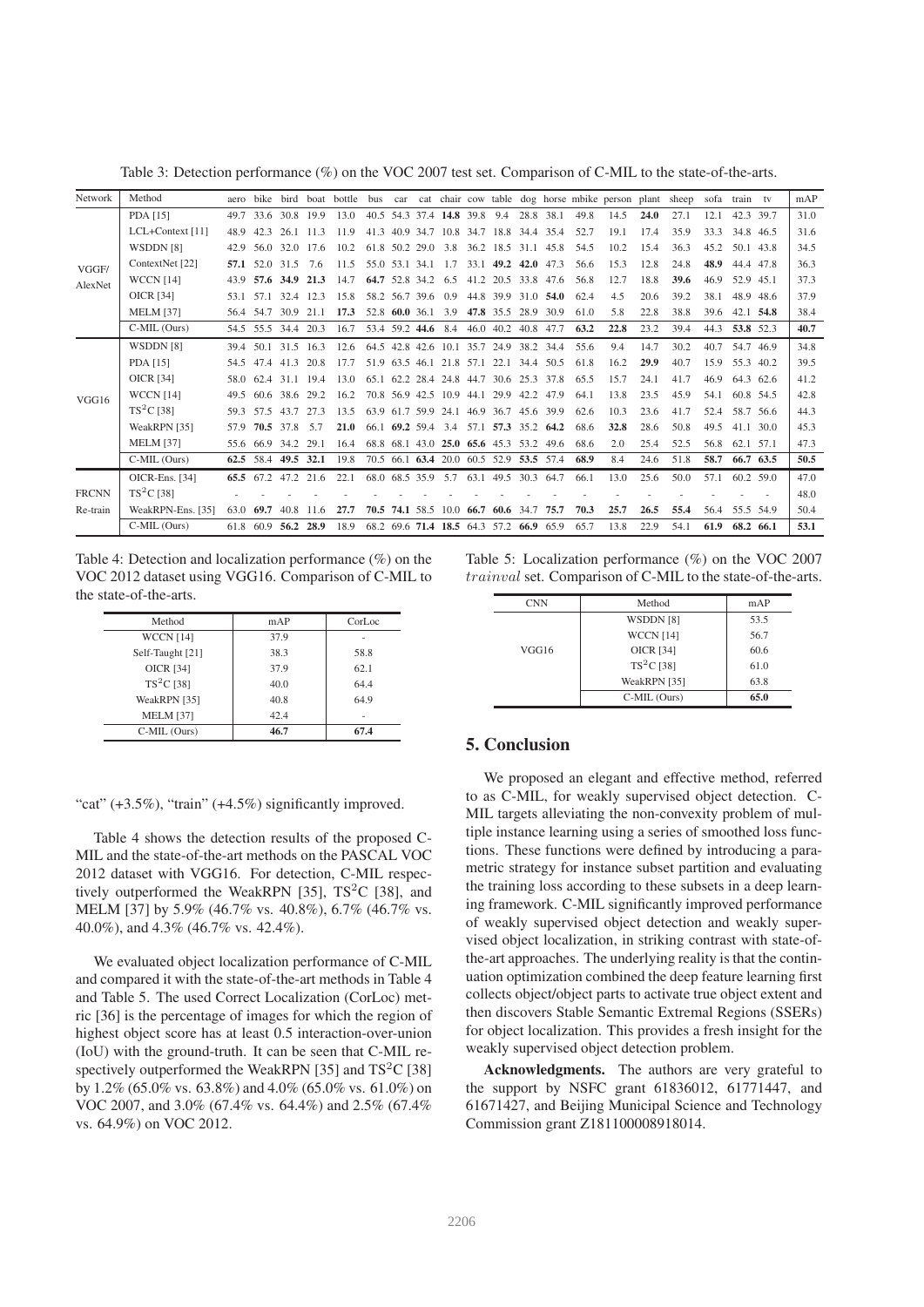#### References

- [1] Krizhevsky Alex, Sutskever Ilya, and Hinton Geoffrey E. Imagenet classification with deep convolutional neural networks. In *Adv. in Neural Inf. Process. Syst. (NIPS)*, pages 1097–1105, 2012.
- [2] Eugene L. Allgower and Kurt Georg. *Numerical Continuation Methods*. 1990.
- [3] Eugene L Allgower, Kurt Georg, and R Hettich. Numerical continuation methods. an introduction. *Jahresbericht der Deutschen Mathematiker Vereinigung*, 96(1):26–26, 1994.
- [4] Amir Beck and Marc Teboulle. Smoothing and first order methods: A unified framework. *SIAM Journal on Optimization*, 22(2):557–580, 2012.
- [5] Yoshua Bengio, Jérôme Louradour, Ronan Collobert, and Jason Weston. Curriculum learning. In *Proc. 26st Int. Conf. Mach. Learn. (ICML)*, pages 41–48. ACM, 2009.
- [6] Hakan Bilen, Marco Pedersoli, and Tinne Tuytelaars. Weakly supervised object detection with posterior regularization. In *Brit. Mach. Vis. Conf. (BMVC)*, pages 1997–2005, 2014.
- [7] Hakan Bilen, Marco Pedersoli, and Tinne Tuytelaars. Weakly supervised object detection with convex clustering. In *Proc. IEEE Int. Conf. Comput. Vis. Pattern Recognit. (CVPR)*, pages 1081–1089, 2015.
- [8] Hakan Bilen and Andrea Vedaldi. Weakly supervised deep detection networks. In *Proc. IEEE Int. Conf. Comput. Vis. Pattern Recognit. (CVPR)*, pages 2846–2854, 2016.
- [9] Pratik Chaudhari, Anna Choromanska, Stefano Soatto, Yann LeCun, Carlo Baldassi, Christian Borgs, Jennifer Chayes, Levent Sagun, and Riccardo Zecchina. Entropy-sgd: Biasing gradient descent into wide valleys. In *Int. Conf. Learn. Repres.*, 2017.
- [10] Xiaojun Chen. Smoothing methods for nonsmooth, nonconvex minimization. *Mathematical programming*, 134(1):71– 99, 2012.
- [11] Wang Chong, Huang Kaiqi, Ren Weiqiang, Zhang Junge, and Maybank Steve. Large-scale weakly supervised object localization via latent category learning. *IEEE Trans. Image Process.*, 24(4):1371–1385, 2015.
- [12] Wang Chong, Ren Weiqiang, Huang Kaiqi, and Tan Tieniu. Weakly supervised object localization with latent category learning. In *Proc. Europ. Conf. Comput. Vis. (ECCV)*, pages 431–445, 2014.
- [13] Djork-Arné Clevert, Thomas Unterthiner, and Sepp Hochreiter. Fast and accurate deep network learning by exponential linear units (elus). *arXiv preprint arXiv:1511.07289*, 2015.
- [14] Ali Diba, Vivek Sharma, Ali Pazandeh, Hamed Pirsiavash, and Luc Van Gool. Weakly supervised cascaded convolutional networks. In *Proc. IEEE Int. Conf. Comput. Vis. Pattern Recognit. (CVPR)*, pages 5131–5139, 2017.
- [15] Li Dong, Huang Jia Bin, Li Yali, Wang Shengjin, and Yang Ming Hsuan. Weakly supervised object localization with progressive domain adaptation. In *Proc. IEEE Int. Conf. Comput. Vis. Pattern Recognit. (CVPR)*, pages 3512–3520, 2016.
- [16] Mingfei Gao, Ang Li, Ruichi Yu, Vlad I Morariu, and Larry S Davis. C-wsl: Count-guided weakly supervised localization. 2018.
- [17] Ross Girshick. Fast r-cnn. In *Proc. IEEE Int. Conf. Comput. Vis. Pattern Recognit. (CVPR)*, pages 1440–1448, 2015.
- [18] Cinbis Ramazan Gokberk, Verbeek Jakob, and Schmid Cordelia. Multi-fold mil training for weakly supervised object lcalization. In *Proc. IEEE Int. Conf. Comput. Vis. Pattern Recognit. Workshop*, pages 2409–2416, 2014.
- [19] Cinbis Ramazan Gokberk, Verbeek Jakob, and Schmid Cordelia. Weakly supervised object localization with multifold multiple instance learning. *IEEE Trans. Pattern Anal. Mach. Intell.*, 39(1):189–203, 2016.
- [20] Caglar Gulcehre, Marcin Moczulski, Francesco Visin, and Yoshua Bengio. Mollifying networks. In *Int. Conf. Learn. Repres.*, 2017.
- [21] Zequn Jie, Yunchao Wei, Xiaojie Jin, Jiashi Feng, and Wei Liu. Deep self-taught learning for weakly supervised object localization. In *Proc. IEEE Int. Conf. Comput. Vis. Pattern Recognit. (CVPR)*, pages 4294–4302, 2017.
- [22] Vadim Kantorov, Maxime Oquab, Minsu Cho, and Ivan Laptev. Contextlocnet: Context-aware deep network models for weakly supervised localization. In *Proc. Europ. Conf. Comput. Vis. (ECCV)*, pages 350–365, 2016.
- [23] Simonyan Karen and Zisserman Andrew. Very deep convolutional networks for large-scale image recognition. In *ICLR*, 2015.
- [24] Zitnick C. Lawrence and Dollr Piotr. Edge boxes: Locating object proposals from edges. In *Proc. Europ. Conf. Comput. Vis. (ECCV)*, pages 391–405, 2014.
- [25] Everingham Mark, Van Gool Luc, Williams Christopher KI, Winn John, and Zisserman Andrew. The pascal visual object classes (voc) challenge. *Int. J. Comput. Vis*, 88(2):303–338, 2010.
- [26] Jiri Matas, Ondrej Chum, Martin Urban, and Tomás Pajdla. Robust wide-baseline stereo from maximally stable extremal regions. *Image and vision computing*, 22(10):761– 767, 2004.
- [27] Song Hyun Oh, Lee Yong Jae, Jegelka Stefanie, and Darrell Trevor. Weakly supervised discovery of visual pattern configurations. In *Adv. in Neural Inf. Process. Syst. (NIPS)*, pages 1637–1645, 2014.
- [28] Song Hyun Oh, Girshick Ross, Jegelka Stefanie, Mairal Julien, Harchaoui Zaid, and Darrell Trevor. On learning to localize objects with minimal supervision. In *Proc. 31st Int. Conf. Mach. Learn. (ICML)*, pages 1611–1619, 2014.
- [29] Siva Parthipan and Xiang Tao. Weakly supervised object detector learning with model drift detection. In *Proc. IEEE Int. Conf. Comput. Vis. (ICCV)*, pages 343–350, 2011.
- [30] Shaoqing Ren, Kaiming He, Ross Girshick, and Jian Sun. Faster r-cnn: Towards real-time object detection with region proposal networks. In *Adv. in Neural Inf. Process. Syst. (NIPS)*, pages 91–99, 2015.
- [31] Stephen L Richter and Raymond A Decarlo. Continuation methods: Theory and applications. *IEEE Trans. on Sys. Man and Cyber.*, (4):459–464, 1983.